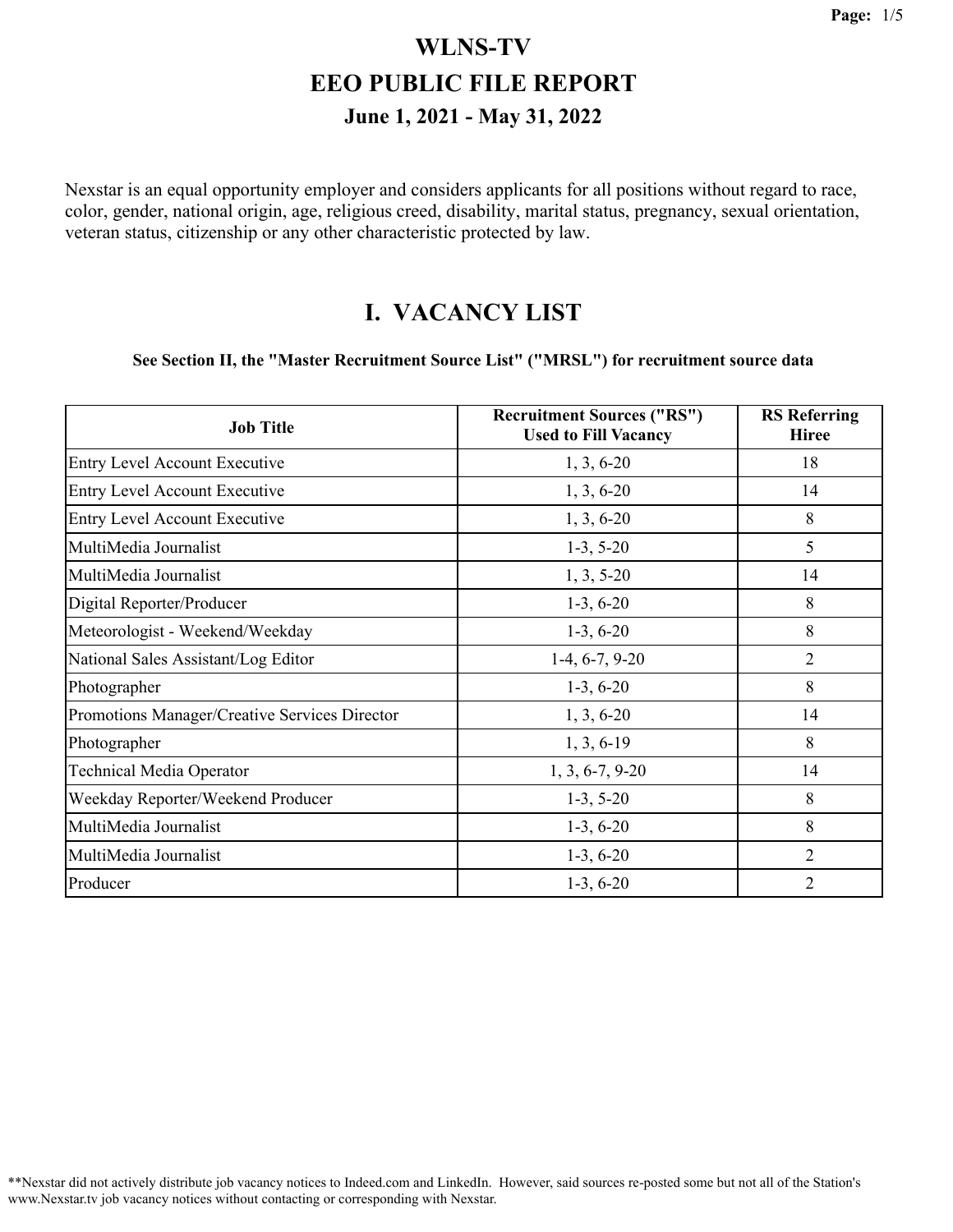# **II. MASTER RECRUITMENT SOURCE LIST ("MRSL")**

| <b>RS</b><br><b>Number</b> | <b>RS</b> Information                                                                                                                                                                             | <b>Source Entitled</b><br>to Vacancy<br><b>Notification?</b><br>(Yes/No) | <b>No. of Interviewees</b><br><b>Referred by RS</b><br>Over<br><b>Reporting Period</b> |
|----------------------------|---------------------------------------------------------------------------------------------------------------------------------------------------------------------------------------------------|--------------------------------------------------------------------------|----------------------------------------------------------------------------------------|
| $\mathbf{1}$               | Cristo Rey Employment & Training<br>1717 N. High Street<br>Lansing, Michigan 48906<br>Phone: 517-371-1700<br>Url: http://www.cristoreycommunity.org<br>Job Bank<br><b>Manual Posting</b>          | N                                                                        | $\boldsymbol{0}$                                                                       |
| $\overline{2}$             | Indeed.com                                                                                                                                                                                        | ${\bf N}$                                                                | 11                                                                                     |
| 3                          | <b>Ingham County Women's Commission</b><br>PO Box 319<br>Mason, Michigan 48854<br>Phone: 517-676-7200<br>Url: http://bc.ingham.org<br><b>Becky Bennett</b><br><b>Manual Posting</b>               | $\mathbf N$                                                              | $\boldsymbol{0}$                                                                       |
| $\overline{4}$             | <b>Internal Promotion</b>                                                                                                                                                                         | ${\bf N}$                                                                | $\mathbf{1}$                                                                           |
| 5                          | Job/Bulletin Board                                                                                                                                                                                | ${\bf N}$                                                                | $\overline{3}$                                                                         |
| 6                          | Lansing Chapter NAACP<br>1801 W. Main Street<br>Lansing, Michigan 48915<br>Phone: 517-484-9171<br>Url: http://www.naacplansing.org<br>Geneva Smith<br><b>Manual Posting</b>                       | $\mathbf N$                                                              | $\boldsymbol{0}$                                                                       |
| 7                          | Lansing Community College<br>Career & Employment Services PO Box 40010<br>Lansing, Michigan 48901<br>Phone: 800-644-4522<br>Url: http://www.lcc.edu<br>College Recruiter<br><b>Manual Posting</b> | ${\bf N}$                                                                | $\boldsymbol{0}$                                                                       |
| 8                          | Linked In                                                                                                                                                                                         | ${\bf N}$                                                                | 21                                                                                     |
| 9                          | Media Recruiter<br>9457 So. University Blvd #303<br>Highlands Ranch, Colorado 80126<br>Phone: 303-400-5150<br>Url: http://www.mediarecruiter.com<br>Art Scott<br><b>Manual Posting</b>            | $\mathbf N$                                                              | $\boldsymbol{0}$                                                                       |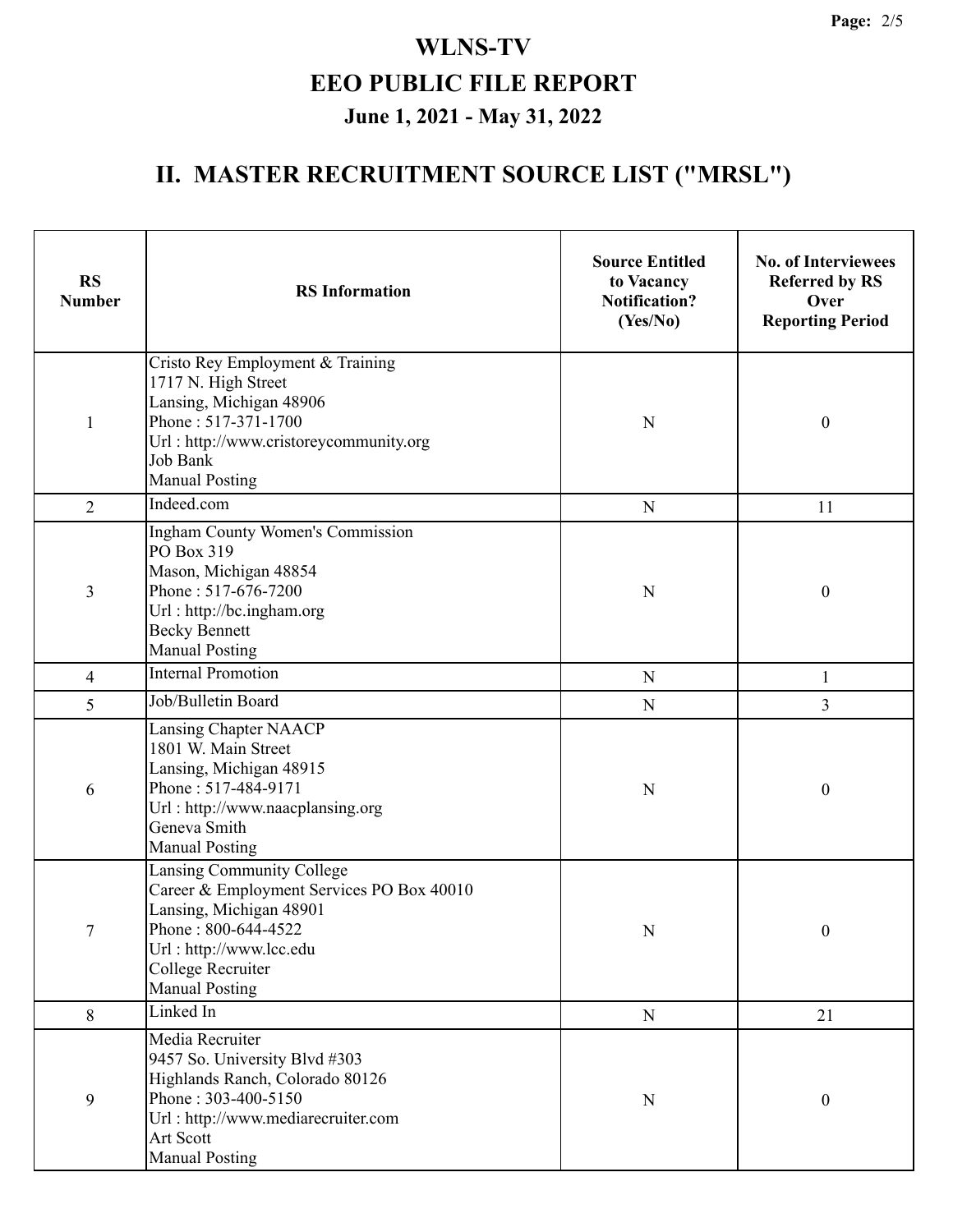# **II. MASTER RECRUITMENT SOURCE LIST ("MRSL")**

| <b>RS</b><br><b>Number</b> | <b>RS</b> Information                                                                                                                                                                                       | <b>Source Entitled</b><br>to Vacancy<br><b>Notification?</b><br>(Yes/No) | <b>No. of Interviewees</b><br><b>Referred by RS</b><br>Over<br><b>Reporting Period</b> |
|----------------------------|-------------------------------------------------------------------------------------------------------------------------------------------------------------------------------------------------------------|--------------------------------------------------------------------------|----------------------------------------------------------------------------------------|
| 10                         | Medialine<br>1209 Wood Valley Rd<br>Augusta, Georgia 30909<br>Phone: 706-364-7464<br>Url: http://www.medialine.com<br>Jobs Editor<br><b>Manual Posting</b>                                                  | N                                                                        | $\boldsymbol{0}$                                                                       |
| 11                         | Michigan Association of Broadcasters<br>819 N. Washington Ave<br>Lansing, Michigan 48906<br>Phone: 517-484-7444<br>Url: http://www.michmab.com<br><b>Job Listings</b><br><b>Manual Posting</b>              | $\mathbf N$                                                              | $\boldsymbol{0}$                                                                       |
| 12                         | Michigan Works Service Center<br>209 E Washington Suite 100<br>Jackson, Michigan 49201<br>Phone: 517-371-1100<br>Url: http://www.michiganworks.org<br><b>Posting Manager</b><br><b>Manual Posting</b>       | $\mathbf N$                                                              | $\boldsymbol{0}$                                                                       |
| 13                         | NAACP - Jackson County Branch<br>Attn: Job Posting Office PO Box 4074<br>Jackson, Michigan 49204<br>Phone: 517-784-3842<br>Url: http://www.naacpjackson.org<br><b>Job Postings</b><br><b>Manual Posting</b> | N                                                                        | $\boldsymbol{0}$                                                                       |
| 14                         | Nexstar Media Group, Inc.<br>545 E. John Carpenter Freeway Suite 700<br>Irving, Texas 75062<br>Phone: 972-764-6715<br>Terri Bush<br><b>Manual Posting</b>                                                   | N                                                                        | 8                                                                                      |
| 15                         | <b>Specs Howard School</b><br>1900 W. Nine Mile Road<br>Southfield, Michigan 48075<br>Phone: 248-358-9000<br>Url: http://www.specshoward.edu<br>Andrea Stamps<br><b>Manual Posting</b>                      | N                                                                        | $\boldsymbol{0}$                                                                       |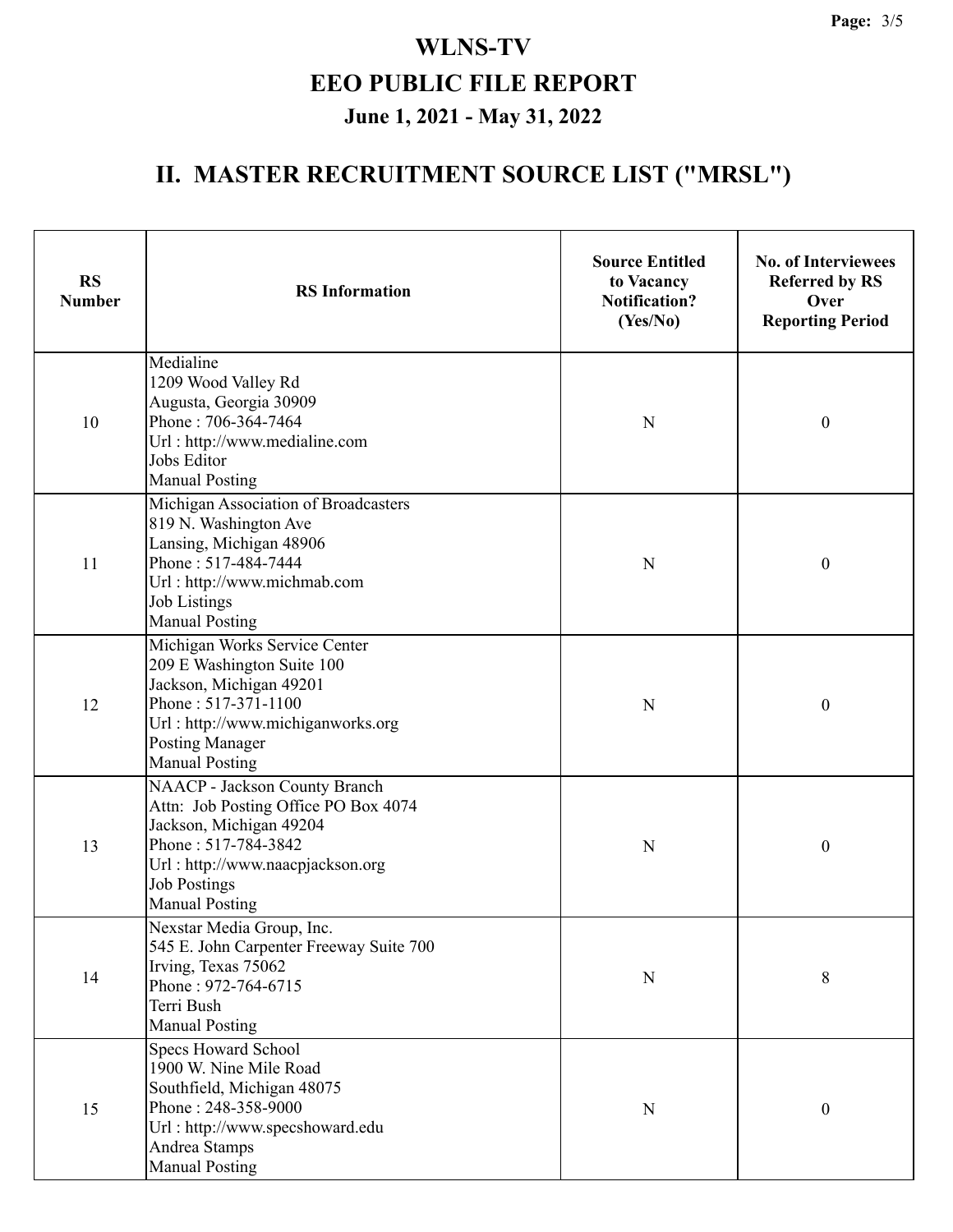# **II. MASTER RECRUITMENT SOURCE LIST ("MRSL")**

| <b>RS</b><br><b>Number</b>                     | <b>RS</b> Information                                                                                                                                                                                        | <b>Source Entitled</b><br>to Vacancy<br><b>Notification?</b><br>(Yes/No) | <b>No. of Interviewees</b><br><b>Referred by RS</b><br>Over<br><b>Reporting Period</b> |
|------------------------------------------------|--------------------------------------------------------------------------------------------------------------------------------------------------------------------------------------------------------------|--------------------------------------------------------------------------|----------------------------------------------------------------------------------------|
| 16                                             | <b>TVJOBS</b><br>PO Box 4116<br>Oceanside, California 92052<br>Phone: 800-374-0119<br>Url: http://www.tvjobs.com<br><b>Job Postings</b><br><b>Manual Posting</b>                                             | $\mathbf N$                                                              | $\boldsymbol{0}$                                                                       |
| 17                                             | WLNS-TV (Internal)<br>2820 E Saginaw Street<br>Lansing, Michigan 48912<br>Phone: 517-367-2116<br>Url: http://www.wlns.com<br>Cindy Sullivan<br><b>Manual Posting</b>                                         | $\mathbf N$                                                              | $\mathbf{1}$                                                                           |
| 18                                             | WLNS-TV (website)<br>2820 E Saginaw Street<br>Lansing, Michigan 48912<br>Phone: 517-367-2158<br>Url: http://www.wlns.com<br>Kevin VanderKolk<br><b>Manual Posting</b>                                        | $\mathbf N$                                                              | 6                                                                                      |
| 19                                             | <b>Women In Communications</b><br>3337 Duke Street<br>Alexandria, Virginia 22314<br>Phone: 703-370-7436<br>Url: http://www.womcom.org<br><b>Job Listings</b><br><b>Manual Posting</b>                        | N                                                                        | $\boldsymbol{0}$                                                                       |
| 20                                             | www.mediagignow.com<br>300 South Riverside Plaza Suite 800<br>Chicago, Illinois 60606<br>Phone: 336-553-0620<br>Url: http://www.mediagignow.com<br>Email: customerservice@mediagignow.com<br>MediaGigNow.com | $\mathbf N$                                                              | $\boldsymbol{0}$                                                                       |
| <b>TOTAL INTERVIEWS OVER REPORTING PERIOD:</b> |                                                                                                                                                                                                              |                                                                          | 51                                                                                     |